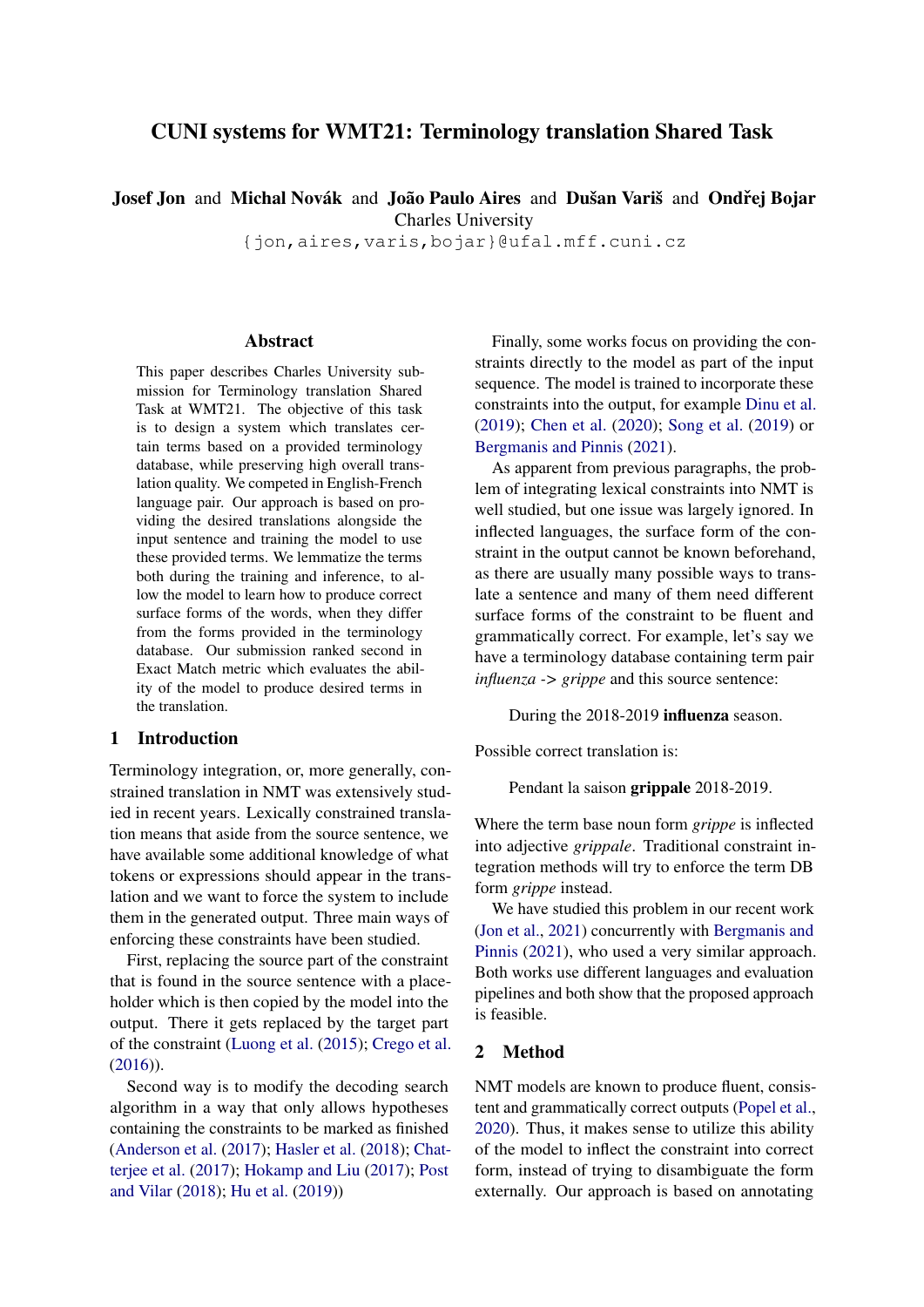source sentences with the desired target constraints and training the model to incorporate these constraints into the output. We publish our preprocessing scripts at [https://github.com/ufal/](https://github.com/ufal/bergamot/wmt21-terminology) [bergamot/wmt21-terminology](https://github.com/ufal/bergamot/wmt21-terminology)

#### 2.1 Term annotation

There are multiple possibilities in how to exactly annotate the source sentence. For example, let's say the terminology database contains entries:

*runny nose -> nez qui coule fever -> fièvre*

and we have a sentence:

*And are you having a runny nose or fever?*

One way is to replace the part of the source sentence containing the source constraint with the target part of the constraint:

## *And are you having a nez qui coule or fièvre?*

Another option is to insert the translation tokens after the source part of the constraint and use factors to mark which tokens of a sentence belong to source constraint, which tokens are part of the target constraint and which are neither. For example, if factor with value 2 denotes that the token is part of the translation, value 1 means that the token is part of a source constraint and 0 means that it is just ordinary token, we get:

## $And_0$  *are*<sub>0</sub> *you*<sup>0</sup> *having*<sup>0</sup> *a*<sup>0</sup> *runny***<sub>1</sub>** *nose***<sub>1</sub>**  $n$ ez<sub>2</sub> *qui*<sub>2</sub> *coule<sub>2</sub> <i>or*<sub>0</sub> *fever*<sub>1</sub> *fièvre*<sub>2</sub> *?*<sub>0</sub>

We use simpler method to integrate the constraints in our systems: we append them to the source sentence as a suffix, separated by a special token  $(\langle$ sep>) and in case of multiple constraints for a single sentence, we separate them by a different token  $($ ):

## *And are you having a runny nose or fever? <sep> nez qui coule <c> fièvre*

For more details about the possible modifications of our method, comparisons with other approaches and detailed evaluation and analysis, we refer the reader to our previous work [\(Jon et al.,](#page-5-9) [2021\)](#page-5-9).

#### 2.2 Training data generation

We prepare synthetic constraints for parallel training data by sampling random token subsequences from the target sentence. These subsequences are used as a suffix for the source sentence as described earlier. There is a number of parameters guiding this process. Every token in a sentence can become a start of a constraint with probability s. Unless stated otherwise, we set  $s = 0.1$ . Any subsequent token in an open constraint can end the constraint with probability  $e = 0.75$ . We permit multiple nonoverlapping constraints for a sentence. We skip the sentence for constraint generation (i.e. leave it without any constraints) with probability  $n = 0.1$ . In pseudocode:

```
s = 0.1e = 0.75n = 0.1for sent in text:
r = random()constraints = []
if r > n:
   open= F a l s e
   \cos o n s t r a i n t = " "
   for t in tokens (sent):
      r = random()if open:<br>if rr < e:
           constraints. append (constraint)
           open= F a l s e
        e l s e :
           constr a i n t += t
      e l s e :
        if r < s:
           constrain t += topen=True
print (sent, constraints)
```
Since the task allows for multiple target variants for a single source term, we have to account for such possibility in our training data generation. We assume that each generated constraint can have a variant with probability  $v = 0.1$ . This variant is sampled randomly (with no relation to the source sentence) from n-grams extracted from the target training corpus (so it is not a part of a current target sentence, but it is still a plausible subsequence in the target language). The variant has the same number of tokens as the original constraint with probability  $l = 0.9$ , otherwise the length of the variant is taken from triangular distribution between 1 and 9 with mode 2. The variants of a single constraint are delimeted with another special token <v>. None of the probabilities were tuned for improving results, we chose them based on manual inspection of the generated data. We use values that produced similar counts and lengths of the constraints as in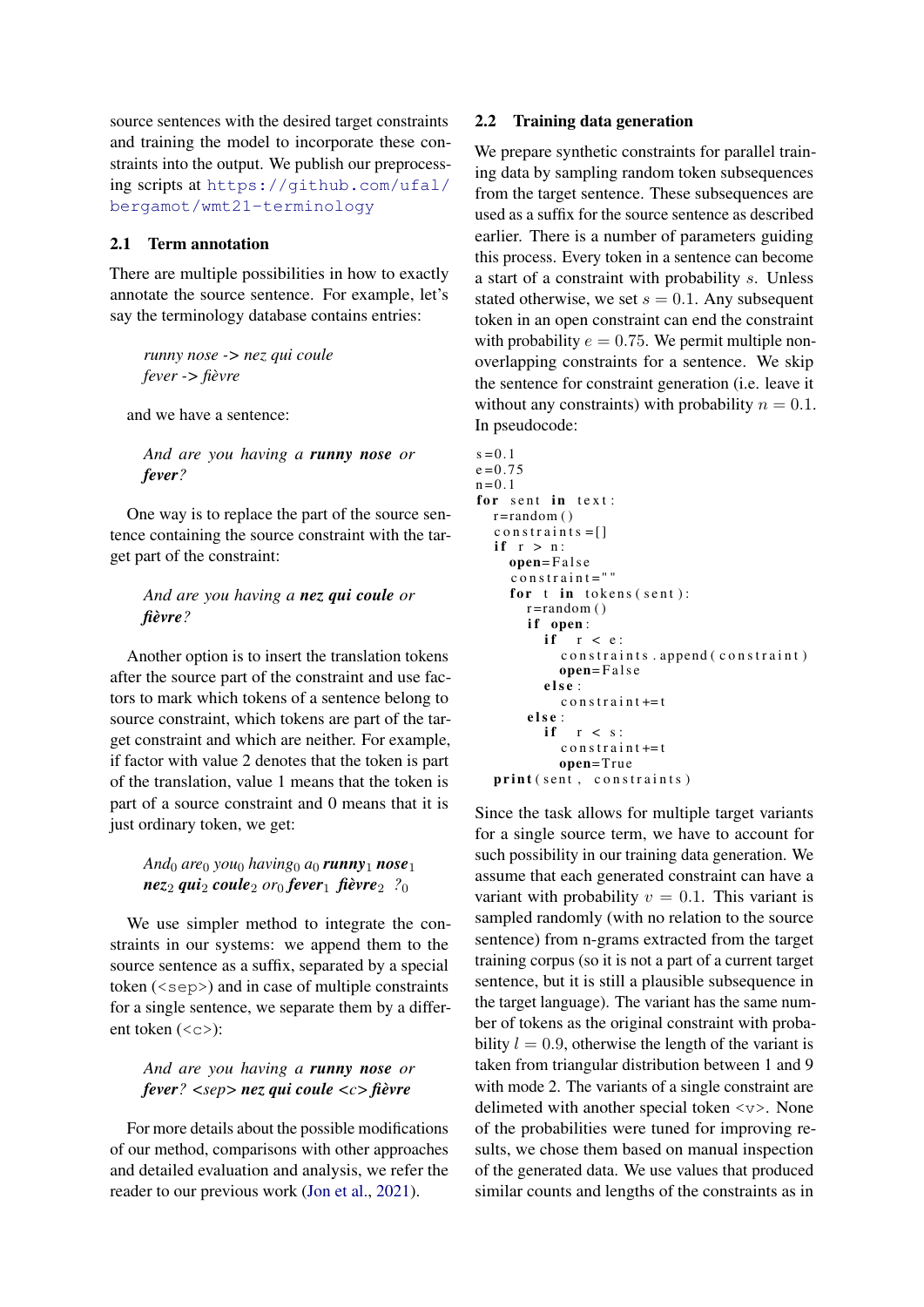the validation set.

#### 2.3 Lemmatization

The training data generation method described above works, but suffers from the issues described in the introduction – the system learns to generate only the exact tokens supplied as constraints in the suffix, but doesn't account for different possible inflections of the constraints in different contexts. To overcome this issue, we lemmatize the constraints both during the training and during test time. This way, the model learns to not only generate the correct words in the output, but also to correctly inflect them.

#### 2.4 Source-side terminology matching

To find term pairs from terminology database in the input text, we lemmatize both the database source side and input sentences and search for the terms that appear either on lemma or surface form level. Since our lemmatizer works with context, we lemmatize both the text and the database word by word to ensure consistent lemmas. For the models trained with lemmatized constraints, we lemmatize also the target side of the terminology database and anntote the source sentence with lemmas of the target terms, instead of the surface forms.

#### 3 Experiments

#### 3.1 Data

We used all English-French corpora allowed by the organizers, aside from Paracrawl (with the exception of one model, which is marked). Namely this means Europarl v10, Common Crawl, UN Parallel Corpus v1.0, News Commentary v16 and Gigaword. We used WMT15 news test set as our validation set. After deduplication and filtering, the resulting training set consists of 24.6M sentences without Paracrawl and 125.9M including Paracrawl.

## 3.2 Tools

We use MarianNMT [\(Junczys-Dowmunt et al.,](#page-5-10) [2018\)](#page-5-10) to train Transformer-big models with standard parameters [\(Vaswani et al.,](#page-6-4) [2017\)](#page-6-4). The cor-pora are filtered using Moses cleaning script<sup>[1](#page-2-0)</sup> and fasttext langid [\(Joulin et al.,](#page-5-11) [2016\)](#page-5-11). We split the text into subwords using FactoredSegmenter<sup>[2](#page-2-1)</sup>

<span id="page-2-1"></span>[factored-segmenter](https://github.com/microsoft/factored-segmenter)

based on SentencePiece [\(Kudo and Richardson,](#page-5-12) [2018\)](#page-5-12) and lemmatize using UDPipe [\(Straka and](#page-6-5) [Straková,](#page-6-5) [2017\)](#page-6-5). BLEU scores are computed using SacreBLEU [\(Post,](#page-6-6) [2018\)](#page-6-6), other metric are obtained by an evaluation script provided by the organiz- $ers<sup>3</sup>$  $ers<sup>3</sup>$  $ers<sup>3</sup>$ [\(ibn Alam et al.,](#page-5-13) [2021\)](#page-5-13).

#### 3.3 Evaluation

The script provided by the task organizers computes multiple metrics: BLEU, (Lemmatized) Exact Match, Window overlap and 1-TERm.

Exact match is a fraction of constraints which were produced in the outputs (the output sentences are lemmatized and the search is performed on both lemma and surface form level). This metric can be cheated in two ways – first, the system can place the target constraint at arbitrary place in the output, e.g. we can just translate with a non-constrained MT model, append the constraints at the end and obtain a perfect score. Second way is related to lemmatization – the system can produce any valid surface form of the constraint and even though this form is not grammatically correct in context of the output sentence, it still gets counted as matching. On the other hand, without lemmatization, only the word forms listed in the terminology database would get accepted, which would not cover all the possible correct forms.

Window overlap aims to overcome the first shortcoming of EM by evaluating placement of the constraint in the output. For each constraint in the translation and in the reference, windows of *n* tokens are extracted and compared with each other to see if the system places the constraint in similar context as in the reference. 2 and 3 token windows are used.

TERm metric is weighted TER which uses higher weights for tokens which are part of a term from terminology database to increase sensitivity to differences in the terminology. In the experiments, we observed that 1-TERm score is influenced mainly by the overall translation quality and less so by the term integration. We believe that this metric alone is also not sufficient for comparing ability to integrate constraints in different models, as the results seem to rely mainly on the "baseline" model performance, i.e. big general NMT model, trained on more data, which provides better overall translation quality, but does not explicitly

<span id="page-2-0"></span><sup>1</sup>[https://github.com/marian-nmt/](https://github.com/marian-nmt/moses-scripts) [moses-scripts](https://github.com/marian-nmt/moses-scripts) <sup>2</sup>[https://github.com/microsoft/](https://github.com/microsoft/factored-segmenter)

<span id="page-2-2"></span><sup>3</sup>[https://github.com/mahfuzibnalam/](https://github.com/mahfuzibnalam/terminology_evaluation) [terminology\\_evaluation](https://github.com/mahfuzibnalam/terminology_evaluation)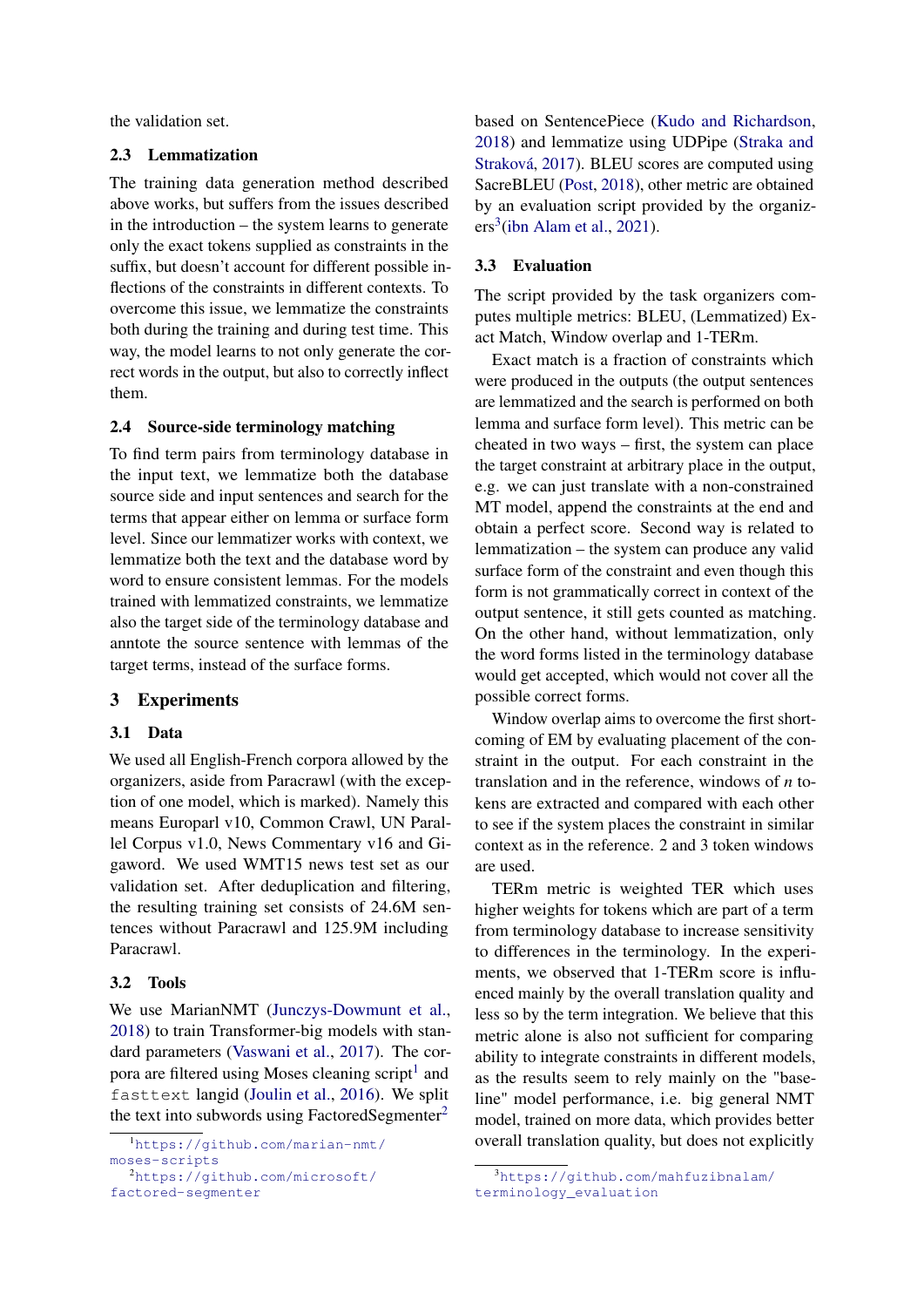<span id="page-3-0"></span>

| <b>Constraints</b> | Corpus                   | Variants                     | <b>BLEU</b> | EM    | window 2 | window 3 | 1-TERm |
|--------------------|--------------------------|------------------------------|-------------|-------|----------|----------|--------|
| None               | Base                     | $\overline{\phantom{a}}$     | 43.976      | 0.862 | 0.289    | 0.283    | 0.584  |
| None               | Base+paracrawl           | $\overline{\phantom{a}}$     | 45.084      | 0.851 | 0.283    | 0.279    | 0.587  |
| None               | Base+bt                  | $\qquad \qquad \blacksquare$ | 42.319      | 0.834 | 0.282    | 0.275    | 0.575  |
| <b>SF</b>          | Base                     | no                           | 43.771      | 0.953 | 0.297    | 0.290    | 0.581  |
| SF                 | <b>Base</b>              | yes                          | 41.656      | 0.982 | 0.253    | 0.255    | 0.555  |
| Lemm               | Base                     | yes                          | 42.317      | 0.919 | 0.278    | 0.274    | 0.552  |
| Lemm               | Base                     | no                           | 44.959      | 0.961 | 0.302    | 0.296    | 0.591  |
| $Lemm*$            | Base                     | no                           | 44.623      | 0.909 | 0.292    | 0.288    | 0.588  |
| Final combined     | $\overline{\phantom{0}}$ | $\overline{\phantom{a}}$     | 45.590      | 0.989 | 0.309    | 0.304    | 0.600  |

Table 1: Results of our models on official validation set. The first column specifies whether the constraint were lemmatized (*Lemm*) or not SF (*SF*), second one shows which part of copora we used. Base means all parallel data allowed by the organizers with exception of Paracrawl. Third column says whether we provided all possible variants of the target term from terminology database to the model, on we only the first one. Asterisk in *Constraints* column means that the model was trained with these form of constraints, but no constraints were provided during the test time.

integrate constraints, may obtain higher scores than a smaller constrained model with perfect constraint integration ability.

## 3.4 Results

We trained our models by techniques described earlier and we present metrics computed by the official evaluation script in Table [1.](#page-3-0) Due to time and computing constraints, most of the models were trained without Paracrawl corpus and we only trained one baseline on dataset including Paracrawl for comparison. We compared integrating constraints in the surface form (so the model needs to produce exactly the same token as provided in the input) and constraints in lemmatized form (the model can produce different inflection of the provided constraint). We also compared providing all possible variants of the target constraint from terminology database (delimeted by  $\langle \nabla \rangle$ , as described earlier), or just the first possible translation.

We see that in most metrics, the model which is trained with lemmatized constraints and uses only one variant performs the best. Systems trained with multiple variants of the target term show large degradation in BLEU scores. We suppose one of the problems in our method is that during training, only the true constraint variant from the target is plausible translation of the source, others are ngrams sampled randomly from the whole corpus. Thus, the negative samples are very easy to distinguish during the training, but during the test time, the variants are provided by the term base and they are all plausible in the context. We will analyse these results further in the future.

Our final primary submission is a combination of all the models. They are ranked by their respective BLEU scores on validation set and we check if the produced translation contains the desired term either at lemma level. We use the best ranking systems' translation that does, or, in case none of the systems produced the term, we use the translation of baseline system.

The task organizers provide test set results.<sup>[4](#page-3-1)</sup> Two metrics were considered for the ranking. First, COMET [\(Rei et al.,](#page-6-7) [2020\)](#page-6-7), which evaluates general translation quality without special regard for specific terminology. Secondly, exact match, which measures how many of the desired constraints were actually produced in the output, but suffers from the issues described earlier. Our primary submission was ranked on joint 6th-10th place out of 21 systems according to COMET and 1st-3rd according to exact match.

#### 3.5 Error analysis

Our submitted system did not cover 10 out of 872 term occurrences in the validation set. We analyse these ten errors manually. Six of these errors are related to casing, notably by translating *SARS-CoV* as *Sars-CoV*, instead of keeping the original casing (five occurrences). This is caused by our lemmatization pipeline, which produces *Sars* as lemma of *SARS*. We confirmed that after manually fixing the input and restoring the original casing, the system produces correct output. Other five examples classified as errors are presented in Table [2.](#page-4-0)

<span id="page-3-1"></span><sup>4</sup> [https://docs.google.com/spreadsheets/d/](https://docs.google.com/spreadsheets/d/13-lkwDq9yerehSF4No6ZTLqPXjSaL7HOsksnZDjjO-Y/) [13-lkwDq9yerehSF4No6ZTLqPXjSaL7HOsksnZDjjO-Y/](https://docs.google.com/spreadsheets/d/13-lkwDq9yerehSF4No6ZTLqPXjSaL7HOsksnZDjjO-Y/)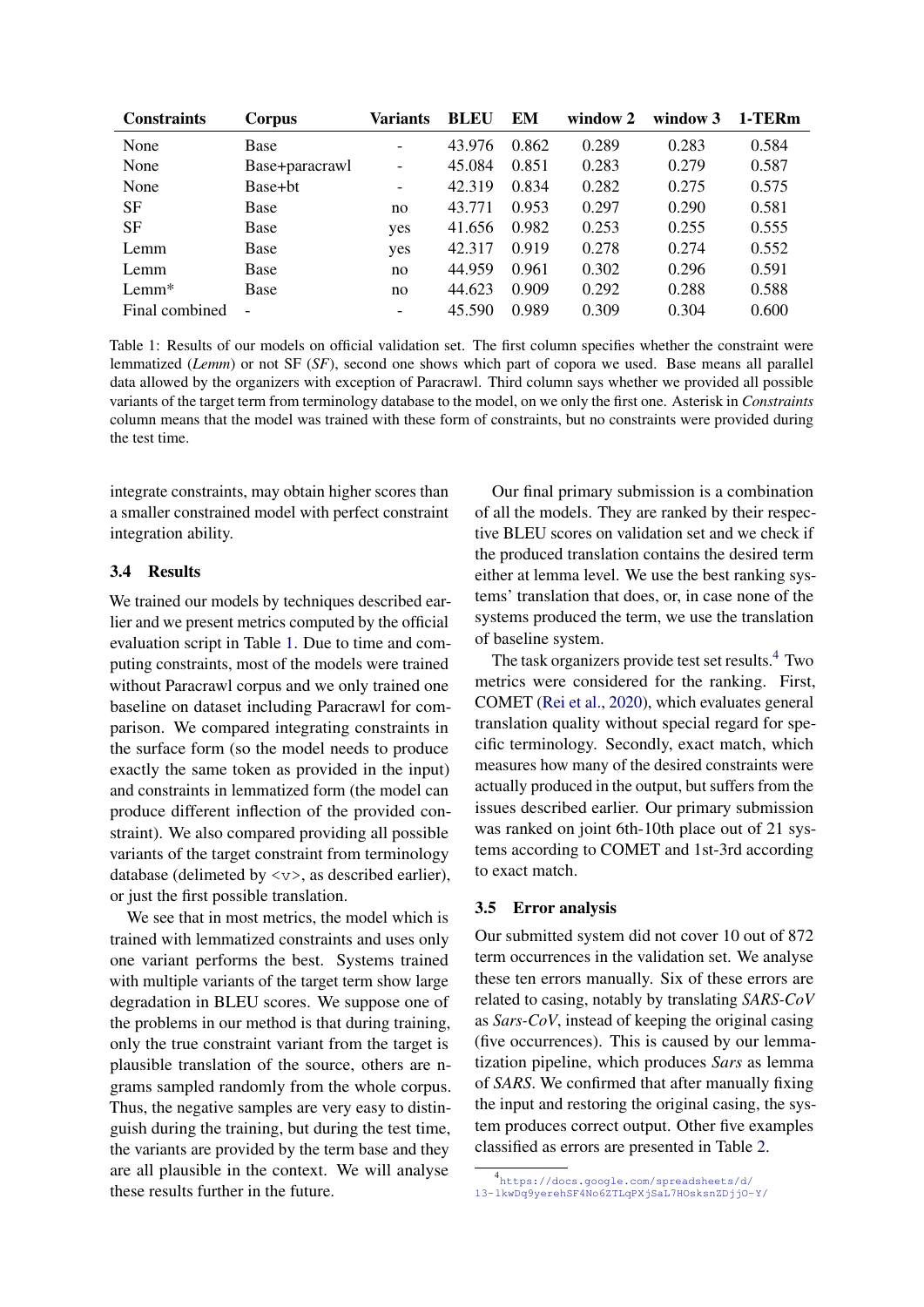<span id="page-4-0"></span>

| i     | <b>Source</b>                                                                                                                                                                                                                                                       | <b>Target</b><br>terms                                                                                        | <b>MT</b> output                                                                                                                                                                                                                                                                                  |
|-------|---------------------------------------------------------------------------------------------------------------------------------------------------------------------------------------------------------------------------------------------------------------------|---------------------------------------------------------------------------------------------------------------|---------------------------------------------------------------------------------------------------------------------------------------------------------------------------------------------------------------------------------------------------------------------------------------------------|
| 1     | Many human <b>Coronavirus</b> have their origin in<br>bats.                                                                                                                                                                                                         | coronavirus                                                                                                   | Beaucoup de Coronavirus humains ont leur origine<br>dans les chauves-souris.                                                                                                                                                                                                                      |
| 2     | Data from these practices are reported online in a<br>weekly return, which includes monitoring weekly<br>rates of influenza-like illness (ILI) and other com-<br>municable and respiratory diseases in England.                                                     | maladies<br>respiratoires<br>maladies<br>communes<br>des<br>voies<br>respiratoires<br>maladie<br>respiratoire | Les données relatives à ces pratiques sont commu-<br>niquées en ligne dans une déclaration hebdomadaire,<br>qui comprend le suivi des taux hebdomadaires de<br>maladies grippales(SG) et d'autres maladies trans-<br>missibles et respiratoires en Angleterre.                                    |
| $3-4$ | We will share the protocol with UK colleagues and<br>the I-MOVE consortium who have recently ob-<br>tained EU Horizon 2020 funding from the stream<br>"Advancing knowledge for the clinical and pub-<br>lic health response to the novel coronavirus epi-<br>demic" | coronavirus<br>nouveau:<br>epidémie<br>épidémies /<br>épidémique                                              | Nous partagerons le protocole avec nos collègues<br>du Royaume-Uni et le consortium I-MOVE, qui ont<br>récemment obtenu un financement de l'OMS horizon<br>2020 dans le cadre du projet «Advancing knowledge<br>for the clinical and public health response to the<br>novel coronavirus epidemic» |
| 5     | The statistical methodology is in support of a<br>policy approach to widespread disease outbreak,<br>where so-called nonpharmaceutical interventions<br>(NPIs) are used to respond to an emerging pan-<br>demic to produce disease suppression.                     | épidémie<br>épidémies /<br>épidémique                                                                         | La méthodologie statistique est à l'appui d'une ap-<br>proche politique face à l'apparition de <b>maladies à</b><br>grande échelle, où les interventions dites non phar-<br>maceutiques (ISP) sont utilisées pour répondre à une<br>pandémie émergente afin d'éliminer les maladies.              |

Table 2: Rest of the examples with uncovered terms. *Target terms* column shows possible translations of the source terms (bold) as provided in the terminology database.

Another casing error occurs in translation of the sentence (1) in the table. The model keeps the original source casing, but the evaluation script only checks for lower-case *coronavirus*. This sentence is also actually part of unsplit and wrongly tokenized source line *The large number of host bat and avian species, and their global range, has enabled extensive evolution and dissemination of coronaviruses.Many human coronavirus have their origin in bats.* This may be a source of further confusion for the model.

In example (2), the related terminology DB pair is *respiratory diseases -> maladies respiratoires*. In the model output, the adjective *transmissibles* is interjected between the terms, which is probably not an error from human point of view, but is hard to evaluate automatically.

In example (3-4), the model does not translate the name of the project in quotes, thus it does not produce the desired translations of both *epidemic -> épidemie* and *novel coronavirus -> coronavirus nouveau* .

Finally, (5) is a true failure of the model to use the provided term. The sentence produced by the model is a plausible and semantically correct translation, but it is not using the desired term. For further analysis, we manually replaced the produced translation of the term (*maladies à grande échelle*) with the term from the terminology

database (*épidémie*). We computed cross-entropy scores for the modified sentence both with and without providing the constraint to the model. We saw that when provided with the constraint, the modified translation is more probable than without the constraint (but still slightly less probable than the translation that was actually produced.) This shows that the method still partially works in this case, but the bias towards producing the term in the output needs to be stronger – we plan to explore this further using contrastive learning.

#### 4 Conclusion

We describe our submission to Terminology translation Shared Task at WMT21. We show our method can effectively incorporate the terminology without negative effects on overall translation quality. We analysed all ten examples in the validation set where our model did not cover the desired term constraint and we show that most of them can be explained by preprocessing issues.

#### Acknowledgements

Our work is supported by the Bergamot project (European Union's Horizon 2020 research and innovation programme under grant agreement No 825303) aiming for fast and private user-side browser translation, GA ČR NEUREM3 grant (Neural Repre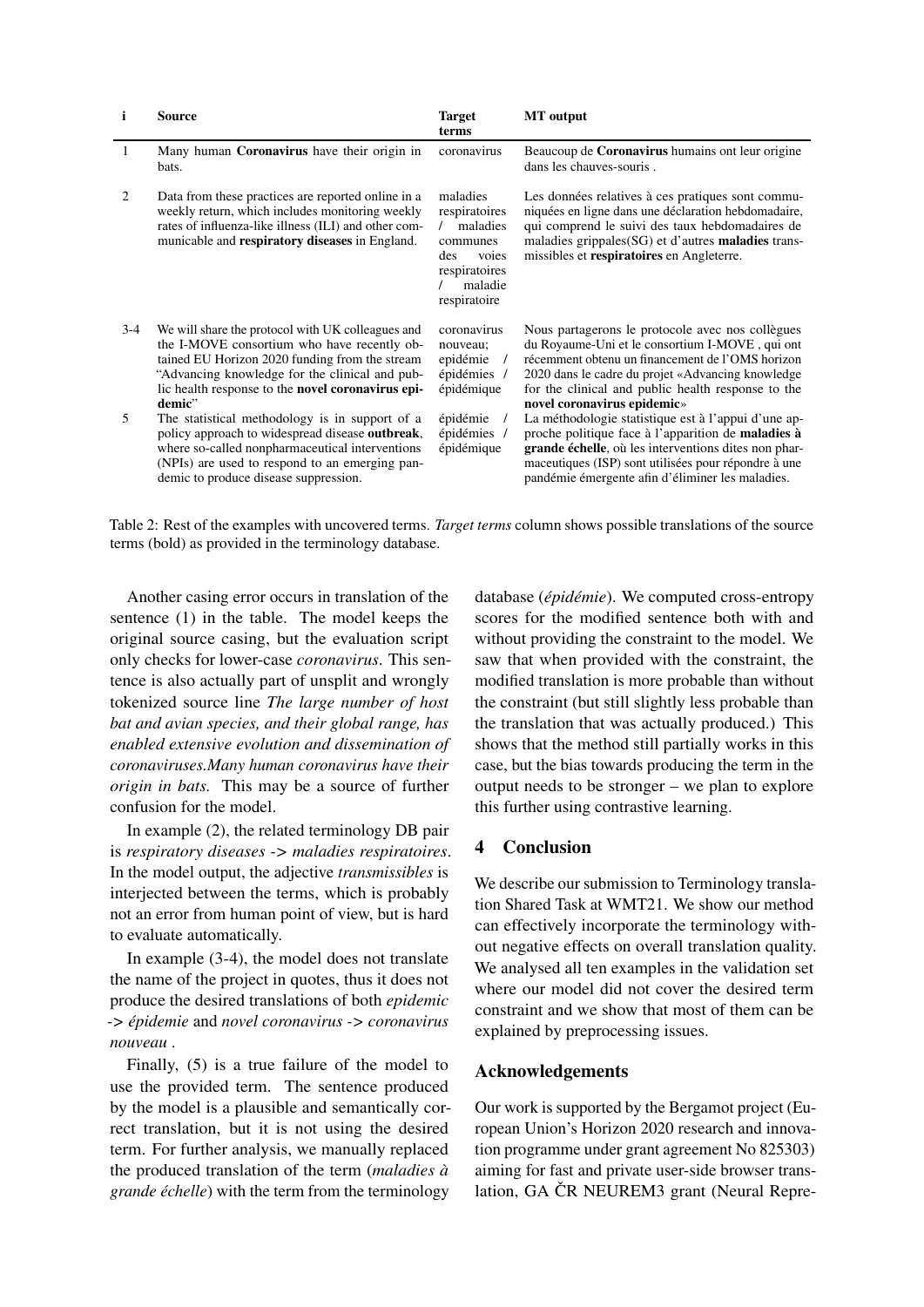sentations in Multi-modal and Multi-lingual Modelling, 19-26934X (RIV: GX19-26934X)) and by SVV 260 575 grant.

The work described herein has also been using data provided by the LINDAT/CLARIAH-CZ Research Infrastructure, supported by the Ministry of Education, Youth and Sports of the Czech Republic (Project No. LM2018101).

## References

- <span id="page-5-1"></span>Peter Anderson, Basura Fernando, Mark Johnson, and Stephen Gould. 2017. [Guided open vocabulary im](https://doi.org/10.18653/v1/D17-1098)[age captioning with constrained beam search.](https://doi.org/10.18653/v1/D17-1098) In *Proceedings of the 2017 Conference on Empirical Methods in Natural Language Processing*, pages 936–945, Copenhagen, Denmark. Association for Computational Linguistics.
- <span id="page-5-8"></span>Toms Bergmanis and Mārcis Pinnis. 2021. [Facilitat](https://www.aclweb.org/anthology/2021.eacl-main.271)[ing terminology translation with target lemma anno](https://www.aclweb.org/anthology/2021.eacl-main.271)[tations.](https://www.aclweb.org/anthology/2021.eacl-main.271) In *Proceedings of the 16th Conference of the European Chapter of the Association for Computational Linguistics: Main Volume*, pages 3105–3111, Online. Association for Computational Linguistics.
- <span id="page-5-3"></span>Rajen Chatterjee, Matteo Negri, Marco Turchi, Marcello Federico, Lucia Specia, and Frédéric Blain. 2017. [Guiding neural machine translation decoding](https://doi.org/10.18653/v1/W17-4716) [with external knowledge.](https://doi.org/10.18653/v1/W17-4716) In *Proceedings of the Second Conference on Machine Translation*, pages 157– 168, Copenhagen, Denmark. Association for Computational Linguistics.
- <span id="page-5-7"></span>Guanhua Chen, Yun Chen, Yong Wang, and Victor O.K. Li. 2020. [Lexical-constraint-aware neural machine](https://doi.org/10.24963/ijcai.2020/496) [translation via data augmentation.](https://doi.org/10.24963/ijcai.2020/496) In *Proceedings of the Twenty-Ninth International Joint Conference on Artificial Intelligence, IJCAI-20*, pages 3587–3593. International Joint Conferences on Artificial Intelligence Organization. Main track.
- <span id="page-5-0"></span>Josep Crego, Jungi Kim, Guillaume Klein, Anabel Rebollo, Kathy Yang, Jean Senellart, Egor Akhanov, Patrice Brunelle, Aurelien Coquard, Yongchao Deng, Satoshi Enoue, Chiyo Geiss, Joshua Johanson, Ardas Khalsa, Raoum Khiari, Byeongil Ko, Catherine Kobus, Jean Lorieux, Leidiana Martins, Dang-Chuan Nguyen, Alexandra Priori, Thomas Riccardi, Natalia Segal, Christophe Servan, Cyril Tiquet, Bo Wang, Jin Yang, Dakun Zhang, Jing Zhou, and Peter Zoldan. 2016. [Systran's pure neural ma](http://arxiv.org/abs/1610.05540)[chine translation systems.](http://arxiv.org/abs/1610.05540)
- <span id="page-5-6"></span>Georgiana Dinu, Prashant Mathur, Marcello Federico, and Yaser Al-Onaizan. 2019. [Training neural ma](https://doi.org/10.18653/v1/P19-1294)[chine translation to apply terminology constraints.](https://doi.org/10.18653/v1/P19-1294) In *Proceedings of the 57th Annual Meeting of the Association for Computational Linguistics*, pages 3063–3068, Florence, Italy. Association for Computational Linguistics.
- <span id="page-5-2"></span>Eva Hasler, Adrià de Gispert, Gonzalo Iglesias, and Bill Byrne. 2018. [Neural machine translation decod](https://doi.org/10.18653/v1/N18-2081)[ing with terminology constraints.](https://doi.org/10.18653/v1/N18-2081) In *Proceedings of the 2018 Conference of the North American Chapter of the Association for Computational Linguistics: Human Language Technologies, Volume 2 (Short Papers)*, pages 506–512, New Orleans, Louisiana. Association for Computational Linguistics.
- <span id="page-5-4"></span>Chris Hokamp and Qun Liu. 2017. [Lexically con](https://doi.org/10.18653/v1/P17-1141)[strained decoding for sequence generation using grid](https://doi.org/10.18653/v1/P17-1141) [beam search.](https://doi.org/10.18653/v1/P17-1141) In *Proceedings of the 55th Annual Meeting of the Association for Computational Linguistics (Volume 1: Long Papers)*, pages 1535–1546, Vancouver, Canada. Association for Computational Linguistics.
- <span id="page-5-5"></span>J. Edward Hu, Huda Khayrallah, Ryan Culkin, Patrick Xia, Tongfei Chen, Matt Post, and Benjamin Van Durme. 2019. [Improved lexically constrained](https://doi.org/10.18653/v1/N19-1090) [decoding for translation and monolingual rewriting.](https://doi.org/10.18653/v1/N19-1090) In *Proceedings of the 2019 Conference of the North American Chapter of the Association for Computational Linguistics: Human Language Technologies, Volume 1 (Long and Short Papers)*, pages 839–850, Minneapolis, Minnesota. Association for Computational Linguistics.
- <span id="page-5-13"></span>Md Mahfuz ibn Alam, Antonios Anastasopoulos, Laurent Besacier, James Cross, Matthias Gallé, Philipp Koehn, and Vassilina Nikoulina. 2021. [On the evalu](http://arxiv.org/abs/2106.11891)[ation of machine translation for terminology consis](http://arxiv.org/abs/2106.11891)[tency.](http://arxiv.org/abs/2106.11891)
- <span id="page-5-9"></span>Josef Jon, João Paulo Aires, Dusan Varis, and Ondřej Bojar. 2021. [End-to-end lexically constrained ma](https://doi.org/10.18653/v1/2021.acl-long.311)[chine translation for morphologically rich languages.](https://doi.org/10.18653/v1/2021.acl-long.311) In *Proceedings of the 59th Annual Meeting of the Association for Computational Linguistics and the 11th International Joint Conference on Natural Language Processing (Volume 1: Long Papers)*, pages 4019–4033, Online. Association for Computational Linguistics.
- <span id="page-5-11"></span>Armand Joulin, Edouard Grave, Piotr Bojanowski, and Tomas Mikolov. 2016. Bag of tricks for efficient text classification. *arXiv preprint arXiv:1607.01759*.
- <span id="page-5-10"></span>Marcin Junczys-Dowmunt, Roman Grundkiewicz, Tomasz Dwojak, Hieu Hoang, Kenneth Heafield, Tom Neckermann, Frank Seide, Ulrich Germann, Alham Fikri Aji, Nikolay Bogoychev, André F. T. Martins, and Alexandra Birch. 2018. [Marian: Fast](http://www.aclweb.org/anthology/P18-4020) [neural machine translation in C++.](http://www.aclweb.org/anthology/P18-4020) In *Proceedings of ACL 2018, System Demonstrations*, pages 116– 121, Melbourne, Australia. Association for Computational Linguistics.
- <span id="page-5-12"></span>Taku Kudo and John Richardson. 2018. [SentencePiece:](https://doi.org/10.18653/v1/D18-2012) [A simple and language independent subword tok](https://doi.org/10.18653/v1/D18-2012)[enizer and detokenizer for neural text processing.](https://doi.org/10.18653/v1/D18-2012) In *Proceedings of the 2018 Conference on Empirical Methods in Natural Language Processing: System Demonstrations*, pages 66–71, Brussels, Belgium. Association for Computational Linguistics.